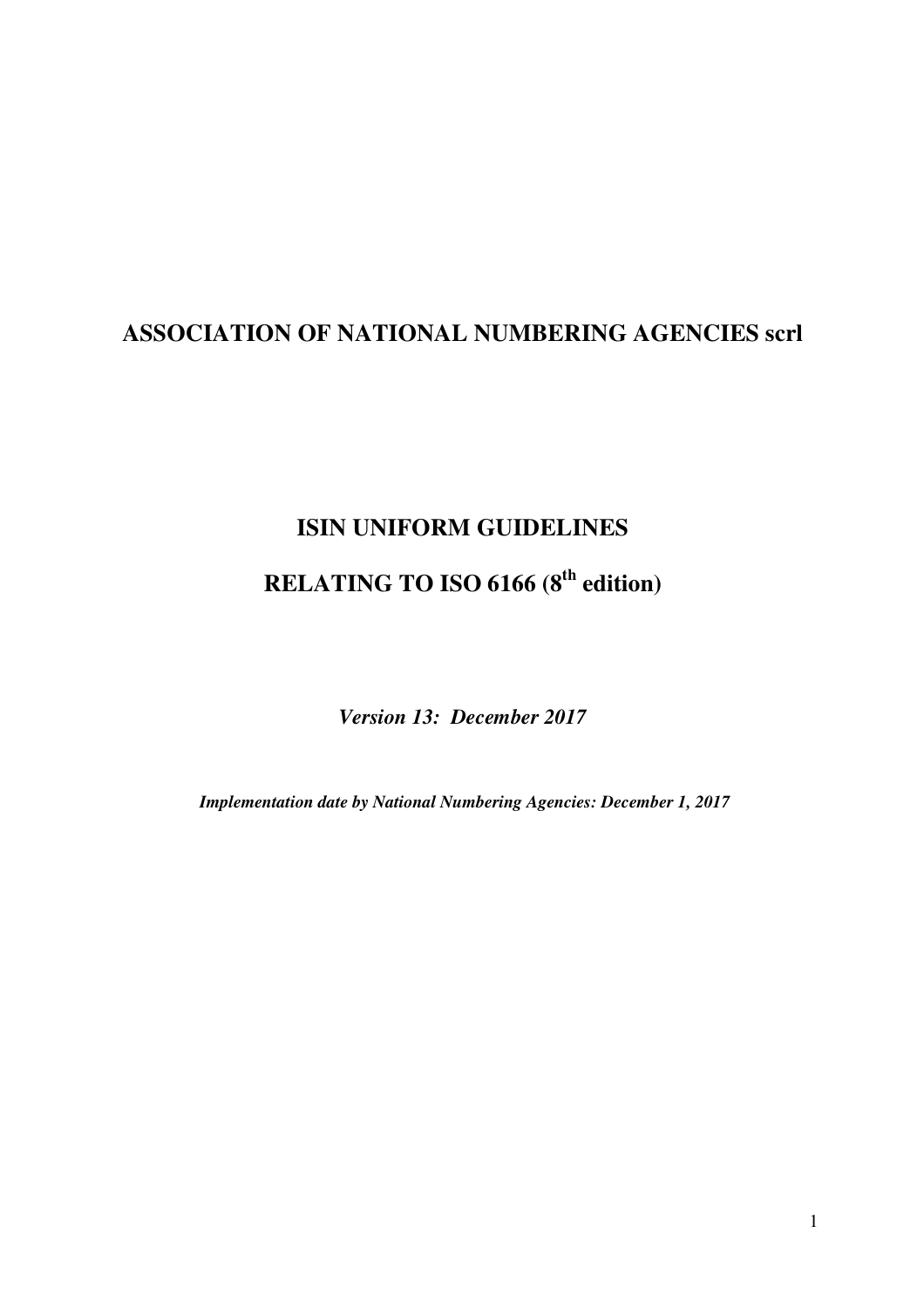# **ISIN Guidelines 2017**

## **1. INTRODUCTION**

The ISO 6166 standard describes the structure of the ISIN codes and which organizations are allowed to allocate ISIN codes to which securities.

Competence on the allocation and maintenance of ISIN codes is split between NNAs and DSB, a numbering agency designed to operate on a global basis as regards the OTC derivatives.

The aim of these guidelines is to obtain a uniform process among the various National Numbering Agencies for the allocation of ISIN codes under their competence.

In line with the ISIN Quality Management concept, as defined by the Association of National Numbering Agencies (ANNA, registration authority for ISO 6166), we encourage the use of the list of Operational Contacts - as indicated on ANNA web for the majority of NNAs - to ensure timely and proper allocation of ISIN codes.

This document is a live document which shall be reviewed periodically.

For OTC derivatives, the DSB ISIN guidelines should be consulted available at www.anna-web.org.

## **1.1 Identification of a financial instrument**

The allocation of an ISIN represents the identification of a financial instrument rather than the market a financial instrument trades on (except for options, futures and commodities). Fungible securities will be identified by one ISIN.

## **1.2 General definition of fungibility**

Set of goods which are equivalent, substitutable, and interchangeable and which are not individualized.

Since securities can be individualized by numbers or through a registered form, we will use the following definition:

Fungibility within the securities industry means that a security ranks pari passu in all respects with a different version of the same security and can be exchanged into the other form and vice versa at any time.

## **1.3 Rights potentially attached to fungible securities**

- Right to sell
- Right to vote
- Right to receive a payment (coupon, redemption) on the same date
- Right to participate in a corporate action in the same way
- Right for any holder to hold any form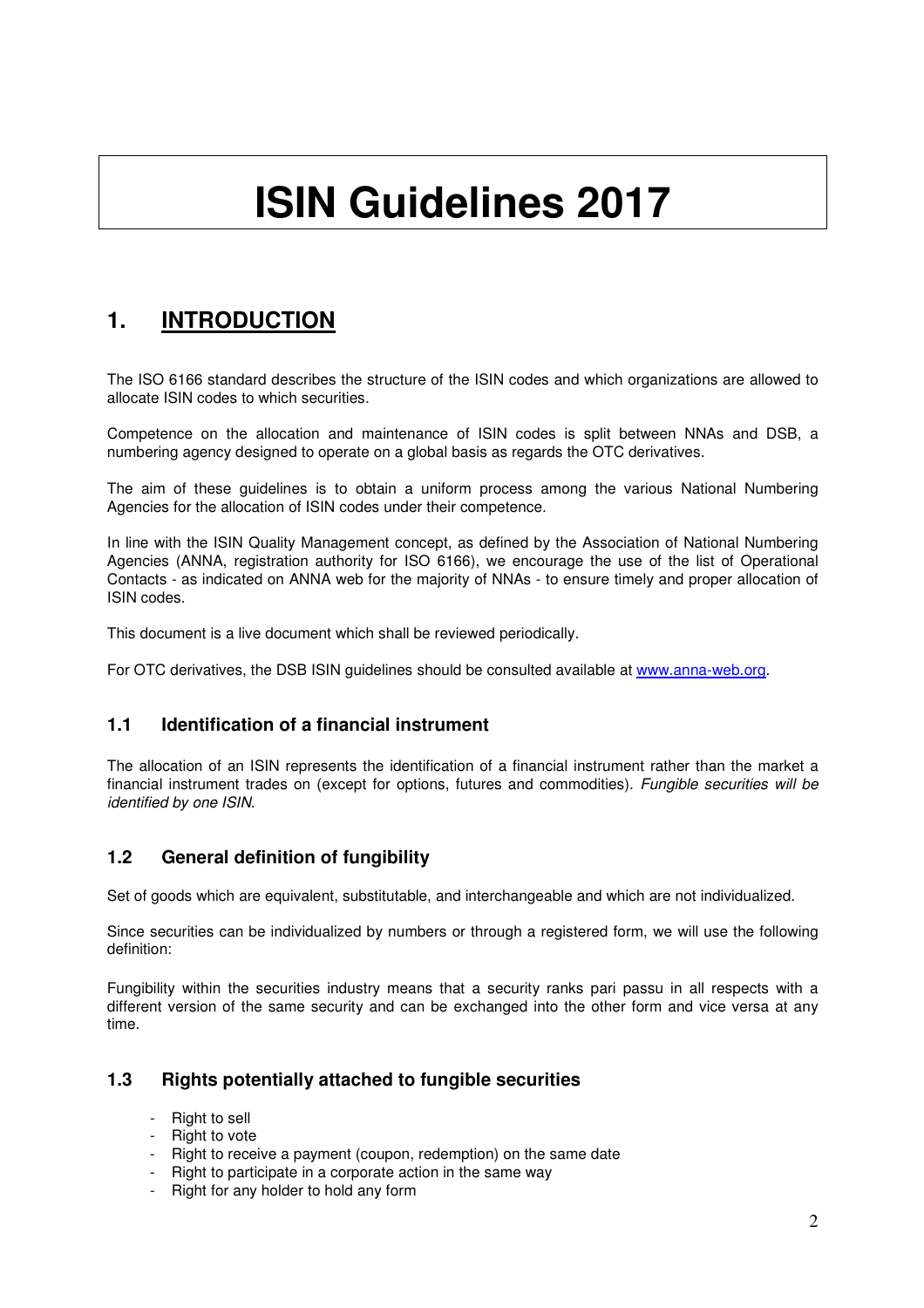# **2. EXCEPTIONS**

| 2.1<br>Specific cases relating to<br>fungibility |                                                                                                                                                           | Should the securities be considered as fungible in this case?                                                                                                                                                                                                                                                                                                                                                                                                                                                                                                                                                                                                                                         |  |
|--------------------------------------------------|-----------------------------------------------------------------------------------------------------------------------------------------------------------|-------------------------------------------------------------------------------------------------------------------------------------------------------------------------------------------------------------------------------------------------------------------------------------------------------------------------------------------------------------------------------------------------------------------------------------------------------------------------------------------------------------------------------------------------------------------------------------------------------------------------------------------------------------------------------------------------------|--|
| 2.1.1                                            | Different market places                                                                                                                                   | YES, if the security is tradeable in different market places.                                                                                                                                                                                                                                                                                                                                                                                                                                                                                                                                                                                                                                         |  |
| 2.1.2                                            | Rights difference between<br>different market places in<br>case of corporate action,<br>payment interest/dividends                                        | <b>YES</b> , if it is only a technical difference.<br>Technical differences are already managed by depositories and<br>clearing organization for their deliveries.<br>NO, if the securities are lodged in different codes to distinguish the<br>different rights between holders of the various market places.                                                                                                                                                                                                                                                                                                                                                                                        |  |
| 2.1.3                                            | Subsequent tranches                                                                                                                                       | YES, if the securities have identical terms and may be used to settle<br>trades in either tranches, forms or markets without any delay because<br>of possible actions.<br>NO, in other cases until the assimilation.                                                                                                                                                                                                                                                                                                                                                                                                                                                                                  |  |
| 2.1.4                                            | Securities issued in bearer<br>and/or registered form                                                                                                     | <b>YES</b> , if the securities are fully exchangeable<br>NO, if the securities are not fully exchangeable                                                                                                                                                                                                                                                                                                                                                                                                                                                                                                                                                                                             |  |
| 2.1.5                                            | Change of issue from<br>bearer to registered form or<br>from registered to bearer<br>form at the request of the<br>issuer or is required by<br>local law. | NO, if the holder does not have the same rights until the exchange.                                                                                                                                                                                                                                                                                                                                                                                                                                                                                                                                                                                                                                   |  |
| 2.1.6                                            | Representative certificates                                                                                                                               | YES, in France Euroclear France is allowed to rematerialize French<br>securities to be delivered in some foreign countries. Euroclear France<br>acts in substitution to the issuer and in fact replaces the dematerialized<br>securities by a materialized form. Holders of representative certificates<br>have the same rights as the previous ones.<br>Where share certificates are issued, two general rules will apply:<br>NO, if dematerialized (i.e. German, Swiss, Dutch certificates) or<br>materialized (i.e. IDR, ADR) secondary paper is issued.<br>YES, if no secondary paper is issued. An NNA may assign a "Dummy"<br>(i.e. "Q" range of ISINs) ISIN for use within their local market. |  |
| 2.1.7                                            | Corporate actions                                                                                                                                         | YES, if the securities confer to the new holders the same rights as to the<br>previous ones (e.g. subscription of shares with the same rights as the<br>old shares).<br>NO, if the new shares are not fully exchangeable or if an exchange or a<br>future assimilation is required. Another code permits a distinction<br>between the old and the new securities and the rights attached to those.                                                                                                                                                                                                                                                                                                    |  |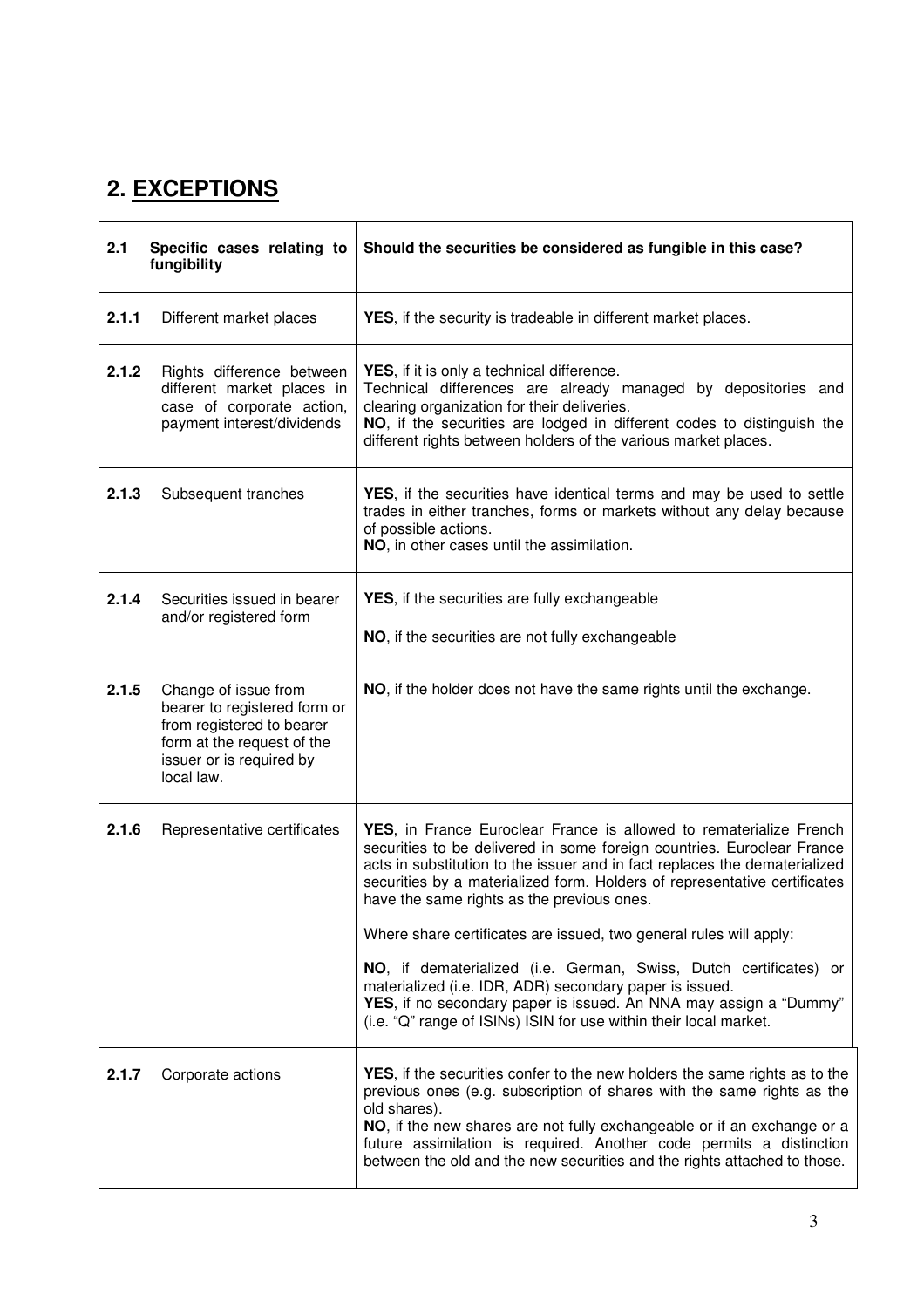| 2.1.8 | Partly paid/fully paid/nil<br>paid             | NO, until the full payment if an additional payment is required.                                                                                                                                                                                                                                                                                                                                                                                                                                                                                                                                                    |
|-------|------------------------------------------------|---------------------------------------------------------------------------------------------------------------------------------------------------------------------------------------------------------------------------------------------------------------------------------------------------------------------------------------------------------------------------------------------------------------------------------------------------------------------------------------------------------------------------------------------------------------------------------------------------------------------|
| 2.1.9 | ISIN assignment affected<br>by legal sanctions | In the event that one or more sanctions are imposed (within one or more<br>official jurisdictions); the sanctions may have a direct impact on the ISIN<br>assignment process followed by National Numbering Agencies as<br>documented within the ISO 6166 standard and/or ANNA ISIN<br>Guidelines. In such cases, the text and interpretation of the sanction(s)<br>should prevail (for the time the sanctions are effective) and any impacts<br>on ISIN assignment or fungibility should be strictly adhered by the<br>impacted National Numbering Agencies in accordance with the wording<br>of such sanction(s). |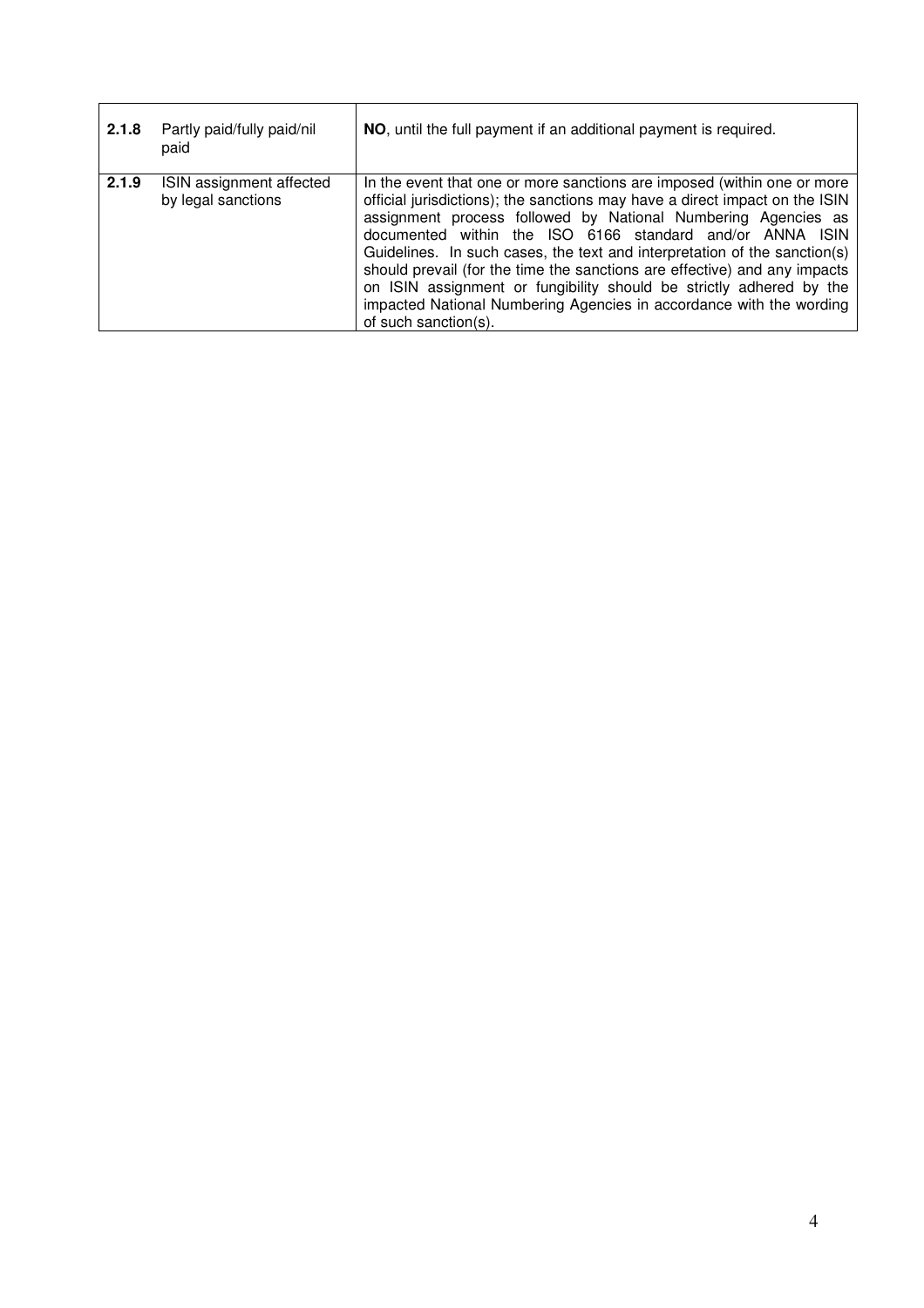|       | 2.2 Guidance relating to allocation rules                                                                           |                                                                                                                                                                                                                                                                                                                                                                                                                                                                                                                                                     |  |
|-------|---------------------------------------------------------------------------------------------------------------------|-----------------------------------------------------------------------------------------------------------------------------------------------------------------------------------------------------------------------------------------------------------------------------------------------------------------------------------------------------------------------------------------------------------------------------------------------------------------------------------------------------------------------------------------------------|--|
| 2.2.1 | Allocation of ISINs in<br>terms of debt<br>instruments, issued<br>with warrant(s) (i.e.<br>cum or technical<br>cum) | Debt instruments cum and ex warrant(s) must be registered separately by the<br>depository bank. Accordingly, the financial instruments should get at least 3<br>ISIN <sub>s</sub> :<br>- 1 for the debt instrument cum warrant(s)<br>- 1 for the debt instrument ex warrant(s)<br>- 1 for each warrant<br>N.B.: If several kinds of warrants are attached, the number of ISINs assigned<br>increases accordingly. Moreover, all the above ISINs have the same prefix as<br>the one used for the related debt instruments as stipulated in ISO 6166. |  |
| 2.2.2 | Debt issues where<br>tranches are<br>deposited in more<br>than one (I)CSD                                           | If tranches are not fungible, then two ISINs should be assigned.<br>Criteria of non-fungibility: transfer restrictions                                                                                                                                                                                                                                                                                                                                                                                                                              |  |
| 2.2.3 | Partial<br>reimbursement of<br>capital when<br>repayment equally to<br>all holders at the<br>same time              | There is no need to allocate new ISINs, even if the payment effects a change of<br>denomination amount.                                                                                                                                                                                                                                                                                                                                                                                                                                             |  |
| 2.2.4 | Issues with different<br>denominations                                                                              | <b>Shares</b><br>If different categories of shares were issued, then each value should receive its<br>own ISIN. If certificates consist of multiple of shares, only one ISIN should be<br>assigned.                                                                                                                                                                                                                                                                                                                                                 |  |
|       |                                                                                                                     | <b>Bonds</b><br>Only one ISIN for different denominations, if fungible.                                                                                                                                                                                                                                                                                                                                                                                                                                                                             |  |
|       |                                                                                                                     | Where a denomination is not fungible with another, a new ISIN can be issued to<br>distinguish between the two.                                                                                                                                                                                                                                                                                                                                                                                                                                      |  |
|       |                                                                                                                     | e.g. Issue A and Issue B                                                                                                                                                                                                                                                                                                                                                                                                                                                                                                                            |  |
|       |                                                                                                                     | Both fixed income securities, with the same issue date, maturity date, coupon<br>rate, payment frequency, issue currency etc. i.e. all instrument attributes are the<br>same (except the defined legal denominations)                                                                                                                                                                                                                                                                                                                               |  |
|       |                                                                                                                     | Issue A is issued with a single denomination of EUR 30,000                                                                                                                                                                                                                                                                                                                                                                                                                                                                                          |  |
|       |                                                                                                                     | Therefore Issue A can only trade (and settle) in multiples of EUR 30,000 (ie<br>30,000 or 60,000 or 90,000 etc.)                                                                                                                                                                                                                                                                                                                                                                                                                                    |  |
|       |                                                                                                                     | Issue B is issued with denominations of a minimum size of EUR 100,000 and<br>integral multiples of EUR 10,000 thereafter                                                                                                                                                                                                                                                                                                                                                                                                                            |  |
|       |                                                                                                                     | Therefore issue B can only trade (and settle) with a minimum ticket size of EUR<br>100,000 or multiples of EUR 10,000 thereafter (i.e. 100,000 or 110,000 or<br>120,000 or 130,000 etc.)                                                                                                                                                                                                                                                                                                                                                            |  |
|       |                                                                                                                     | In the above case, Issue A and B would qualify for different ISINs to comply<br>with the defined denominations.                                                                                                                                                                                                                                                                                                                                                                                                                                     |  |
| 2.2.5 | Taxable/Non-taxable<br>securities                                                                                   | Tax considerations may not affect the allocation rules of ISINs, if the securities<br>are fungible.                                                                                                                                                                                                                                                                                                                                                                                                                                                 |  |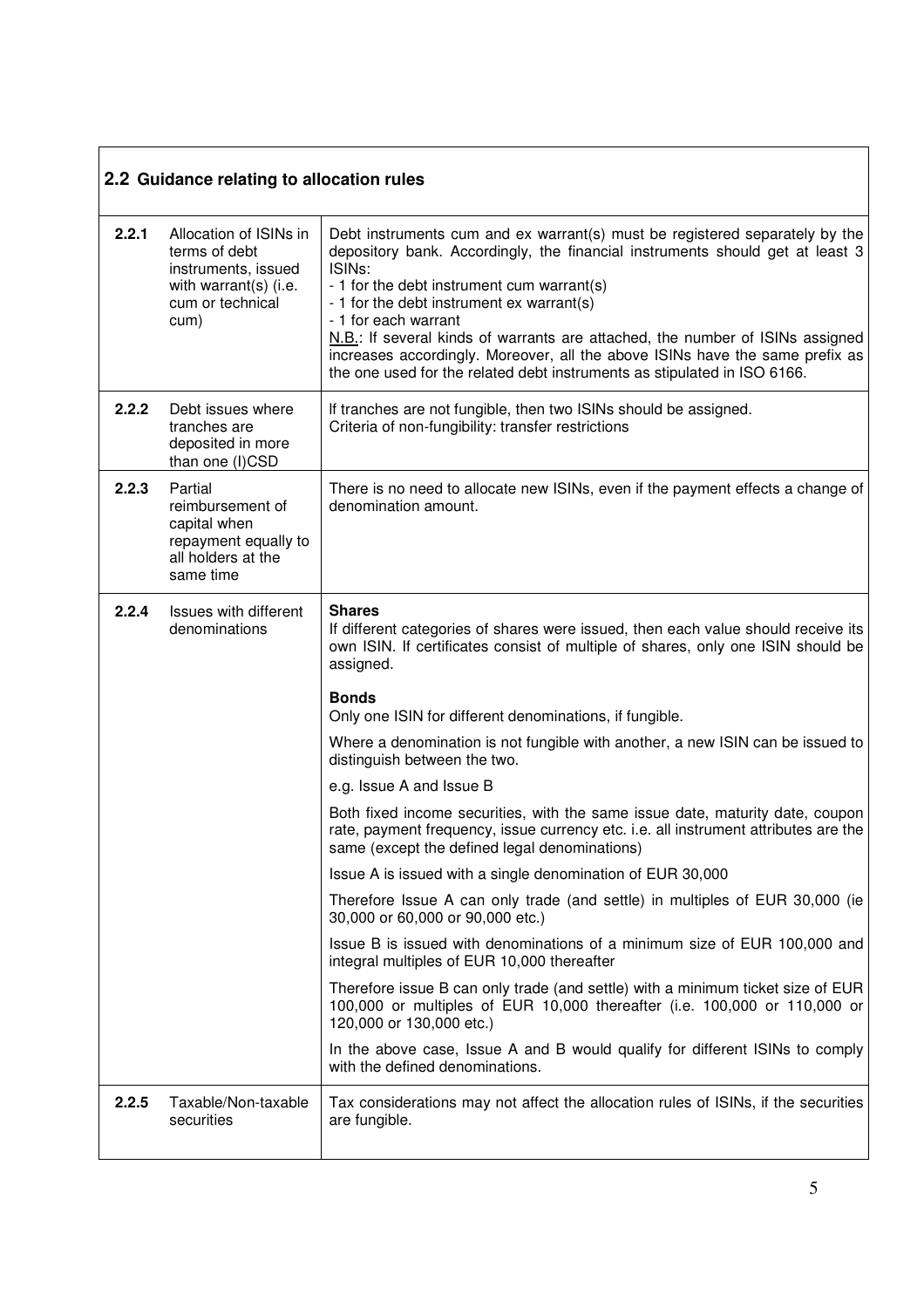| 2.2.6 | ISINs for rights                                     | ISINs should be allocated for rights (according to ISO 6166).                                                                                                                                                                                                                                                                                           |                        |              |
|-------|------------------------------------------------------|---------------------------------------------------------------------------------------------------------------------------------------------------------------------------------------------------------------------------------------------------------------------------------------------------------------------------------------------------------|------------------------|--------------|
| 2.2.7 | Issues with 2 or more<br>tranches                    | Tranches with different issue prices get different ISINs upon issuance, but have<br>to be assimilated after the first coupon payment.                                                                                                                                                                                                                   |                        |              |
| 2.2.8 | Warrants issued by<br>foreign branches of<br>banks   | When such branches have no separate legal entity the ISIN-prefix will be the<br>one of the headquarters country. If the branch is a separate legal entity (i.e.<br>within a specific local market), the country of the branch should be considered<br>for the allocation and the prefix accordingly (e.g. warrants issued by foreign<br>bank branches). |                        |              |
| 2.2.9 | European financial<br>and referential<br>instruments | Financial and referential instruments issued in the European Union but not<br>relating to a specific EU country jurisdiction would be allocated an ISIN with an<br>EU-prefix by WM Datenservice.                                                                                                                                                        |                        |              |
|       |                                                      | <b>Examples</b><br>- Financial instrument:                                                                                                                                                                                                                                                                                                              | EFSF medium term notes | EU000A1G0A57 |
|       |                                                      |                                                                                                                                                                                                                                                                                                                                                         |                        |              |
|       |                                                      | - Referential instrument:                                                                                                                                                                                                                                                                                                                               | Euribor 3 months       | EU0009652783 |

|        | Guidance relating to allocation rules continued |                                                                                                                                                                                                                                                                                                                                                                              |  |
|--------|-------------------------------------------------|------------------------------------------------------------------------------------------------------------------------------------------------------------------------------------------------------------------------------------------------------------------------------------------------------------------------------------------------------------------------------|--|
|        | 2.2.10 Preferred shares                         | Preferred shares issued in unit form (that are being treated as debt) will be<br>assigned the relevant ISIN by the NNA located in the issuer's country of<br>incorporation and set up as equity.                                                                                                                                                                             |  |
|        |                                                 | Preferred shares issued in nominal form (that are being treated as debt) will<br>be assigned an XS ISIN (if being held directly with the ICSDs) and set up as<br>bond.                                                                                                                                                                                                       |  |
|        |                                                 | Preferred shares that are being treated as equity will be assigned the relevant<br>ISIN by the NNA located in the issuer's country of incorporation and set up as<br>equity.                                                                                                                                                                                                 |  |
| 2.2.11 | RegS/144A debt<br>issues                        | The RegS and/or 144A portion is deposited with a US CSD (only), it will bear<br>the US prefix.                                                                                                                                                                                                                                                                               |  |
|        |                                                 | The RegS and/or 144A portion is deposited with Euroclear Bank / Clearstream<br>Banking, it will bear an XS-ISIN.                                                                                                                                                                                                                                                             |  |
|        |                                                 | In case of a bifurcated structure or split note, a minimum of 2 and maximum of<br>4 unique ISINs will be allocated by the relevant numbering agency in<br>accordance with the place of deposit as described in Annex A entitled "ISIN<br>allocation rules for debt instruments issued under rule 144A and Regulation S"<br>which forms an integral part of these guidelines. |  |
|        | 2.2.12 RegS/144A for<br>warrants                | When RegS/144A rules apply to warrants they will exceptionally bear a US<br>prefix without reference to the country of the issuer, as this is normally the<br>case for instruments referenced under the category "Rights".                                                                                                                                                   |  |
|        | 2.2.13 Common investment                        | For funds, the issuer country means the country where the fund is registered.<br>If this information is missing or not available at the time of the ISIN allocation,                                                                                                                                                                                                         |  |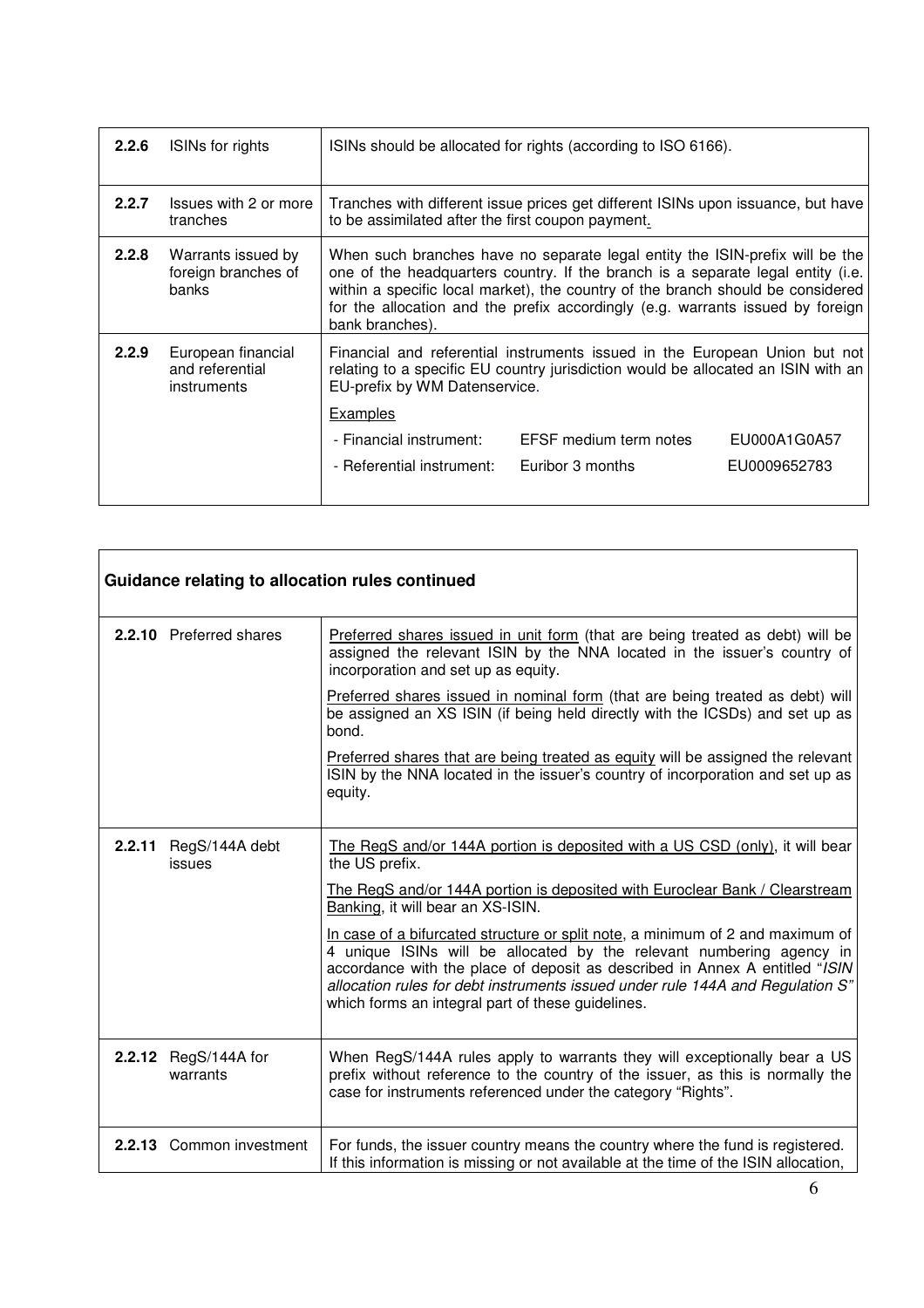|        | funds                                                       | tax implications (i.e. country where tax is paid) would apply as the reference<br>country for allocation of the ISIN.                                                                                                                                                                                                                                                                                                                                                                                                                                                                                |
|--------|-------------------------------------------------------------|------------------------------------------------------------------------------------------------------------------------------------------------------------------------------------------------------------------------------------------------------------------------------------------------------------------------------------------------------------------------------------------------------------------------------------------------------------------------------------------------------------------------------------------------------------------------------------------------------|
| 2.2.14 | Depositary receipts<br>representing an<br>equity instrument | Equity rule applies where the depositary bank issues the depositary receipt<br>representing equity. Allocation rule is Alpha-2 country code of the country<br>where the depositary bank issuing the depositary receipt is legally registered<br>or, in the absence of registration, has their legal domicile.                                                                                                                                                                                                                                                                                        |
|        | Depositary receipts<br>representing a debt<br>instrument    | The rules applicable to the underlying debt instruments also apply to this<br>instrument type.                                                                                                                                                                                                                                                                                                                                                                                                                                                                                                       |
|        | 2.2.15 Structured Products <sup>4</sup>                     | - Alpha-2 country code of the country where the issuer is legally registered or,<br>in the absence of registration, has their legal domicile if the depot of all such<br>securities upon issuance is made with one or more CSD(s) or there is no<br>depot of all such securities upon issuance with a CSD or ICSD. However,<br>current market practice being applied in major markets is based on Primary<br>Place of Deposit:<br>- XS ISIN prefix must apply if the depot of all such securities upon issuance is<br>primarily made with an ICSD (irrespective if being issued in nominal or unit). |
| 2.2.16 | Combined<br>instruments <sup>3</sup>                        | The allocation rule for these instruments is "Alpha-2 country code of the<br>country of the issuer".                                                                                                                                                                                                                                                                                                                                                                                                                                                                                                 |
| 2.2.17 | Issues denominated<br>in different currencies               | For Collective Investment Vehicles:<br>-If the currency is defined as a specific class in the prospectus, then each<br>currency class shall have its own ISIN.                                                                                                                                                                                                                                                                                                                                                                                                                                       |
|        |                                                             | -If a dedicated class is denominated in different currencies, then only one<br>ISIN can be issued for the particular class.                                                                                                                                                                                                                                                                                                                                                                                                                                                                          |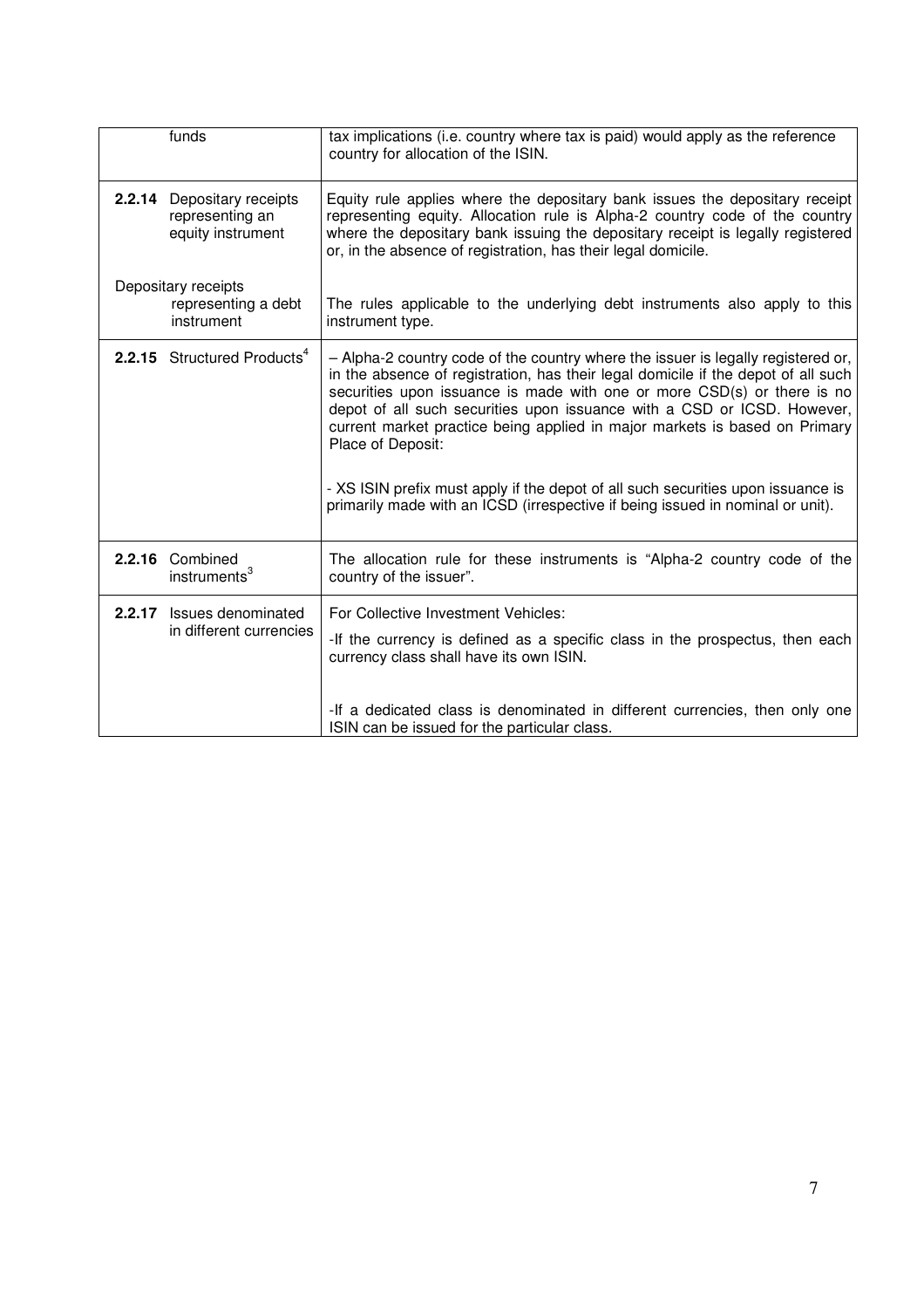| 2.3   | line with Guidelines' | Country specific assignment practices – refer to point 7 'Numbering Agencies not in                                                                                                                                                                                                                                                                                                             |
|-------|-----------------------|-------------------------------------------------------------------------------------------------------------------------------------------------------------------------------------------------------------------------------------------------------------------------------------------------------------------------------------------------------------------------------------------------|
| 2.3.1 | Australia             | Delisted instruments - A temporary ISIN can be allocated in cases where a<br>security is de-listed from the ASX (Australian Stock Exchange).                                                                                                                                                                                                                                                    |
|       |                       | Re-use of ISIN for warrants – ISIN codes for Australian warrants contain the<br>ASX code for the issuer and characteristics of the instrument type. Re-use<br>can occur after at least 45 business days.                                                                                                                                                                                        |
| 2.3.2 | Russia                | Separate ISIN allocation for new issue of equity shares, with same rights, until<br>they are merged with the principal shares.                                                                                                                                                                                                                                                                  |
|       |                       | New shares circulate separately from principal shares for several months and<br>are not fungible during this time. The new shares can be cancelled by the<br>Regulator during this period. Upon confirmation from the regulator, the new<br>shares will rank pari passu and the ISIN for the new shares will be made<br>inactive.                                                               |
| 2.3.3 | <b>USA</b>            | Allocate ISIN codes to bank loans.                                                                                                                                                                                                                                                                                                                                                              |
| 2.3.4 | Italy                 | Different tranches of Italian debt securities subject to pro rata temporis<br>taxation under the provisions of Legislative Decree 239 of 1 April 1996 (LD<br>239/96) are also fungible, and bear the same ISIN, if the issue price,<br>redemption price, issue date and redemption date to be used for tax purposes<br>are identical (e.g. through application of Article 11 (2) of LD 239/96). |
| 2.3.5 | Hong Kong             | For all securities products (except debt securities) traded on the Stock<br>Exchange of Hong Kong in multiple currencies, securities traded in different<br>currencies should receive its own ISIN.                                                                                                                                                                                             |
| 2.3.6 | International market  | No change of ISIN in cases of change of place of deposit from common<br>depository to common safekeeper (NGN/NSS).                                                                                                                                                                                                                                                                              |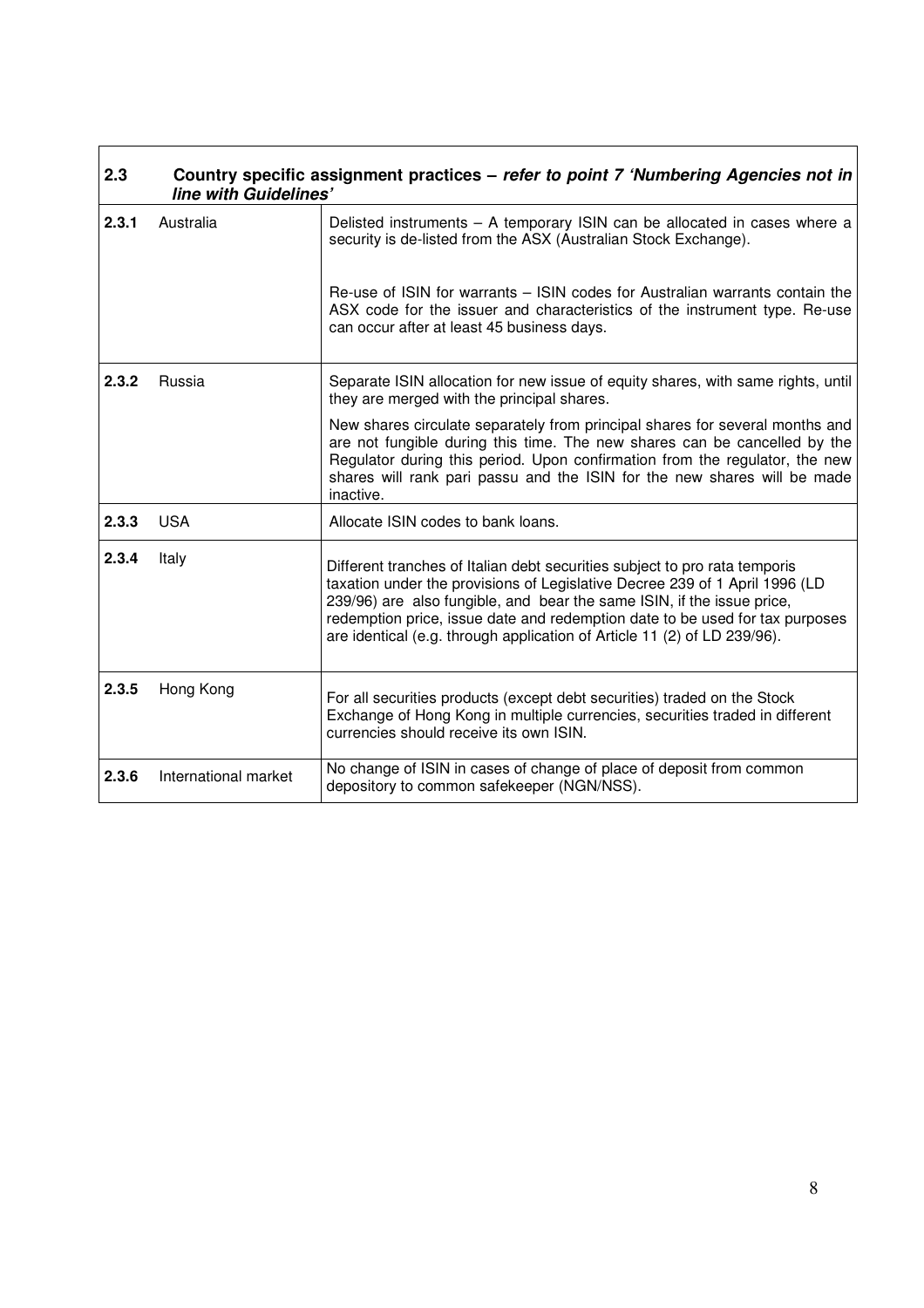# **3. FINANCIAL INSTRUMENTS OTHER THAN SECURITIES**

| <b>Financial Instruments</b> |                                                                                                                                                                                                                                                                                 | <b>Example</b>                                                                                                                     |  |
|------------------------------|---------------------------------------------------------------------------------------------------------------------------------------------------------------------------------------------------------------------------------------------------------------------------------|------------------------------------------------------------------------------------------------------------------------------------|--|
| 3.1 Currencies               | The ISIN should bear the prefix of the issuer<br>country in case of single currency. For cross<br>rates, the prefix should correspond to the issuer<br>country of the fixed currency of the ratio.                                                                              | Euro<br>EU0009656420<br><b>USD</b><br>US9117941131                                                                                 |  |
| 3.2 Indices                  | <b>Stock exchange indices:</b> The allocation of<br>ISINs should occur with the prefix of the<br>domicile of the exchange.<br>Other referential indices: The allocation of<br>ISINs should occur with the prefix of the country<br>of the calculating agent.                    | FTSE 100 Index<br>GB0001383545<br>IBEX 35<br>ES0SI0000005<br>S&P500 Index<br>US78378X1072                                          |  |
| 3.3 Interest rates           | Referential interest rates as defined by term and<br>currency, used in the financial sector and<br>calculated by financial institutions.<br>The ISIN should bear the prefix of the<br>originator's country.                                                                     | 1-Year MIBOR<br>ES0S00000018<br>12-Month LIBOR<br>GB00B5M93442                                                                     |  |
| <b>3.4 Commodities</b>       | One ISIN per good and domicile of the<br>exchange, even if several exchanges exist in the<br>same country. The different quality degrees<br>within the same good should not be taken into<br>account.                                                                           | Lampante Olive Oil<br>ES0SM0032042                                                                                                 |  |
| 3.5 Options                  | Each contract defined by expiration date, option<br>type, strike price, currency and underlying<br>instrument will get an ISIN.<br>The ISIN gets the prefix of the country of the<br>exchange or MTF issuing or registering and<br>clearing the specific derivative instrument. | MEFF<br>ES0A00482836<br>OPC 06 2012 VTA TEF 16,00<br><b>LIFFE</b><br>GB00DBYV2Y13<br><b>PEARSON</b><br>CALL OPTION 15/06/12 GBX100 |  |
| 3.6 Futures                  | Each contract defined by expiration date,<br>currency and underlying instrument will get an<br>ISIN. The ISIN gets the prefix of the country of<br>the exchange or MTF issuing or registering and<br>clearing the specific derivative instrument.                               | <b>MEFF</b><br>ES0B00017433<br>FUT 12 2011 BBVA<br><b>TURQUOISE</b><br>GB00D62FXB42<br>GAZPROM ADR FUT 15/07/11 USD                |  |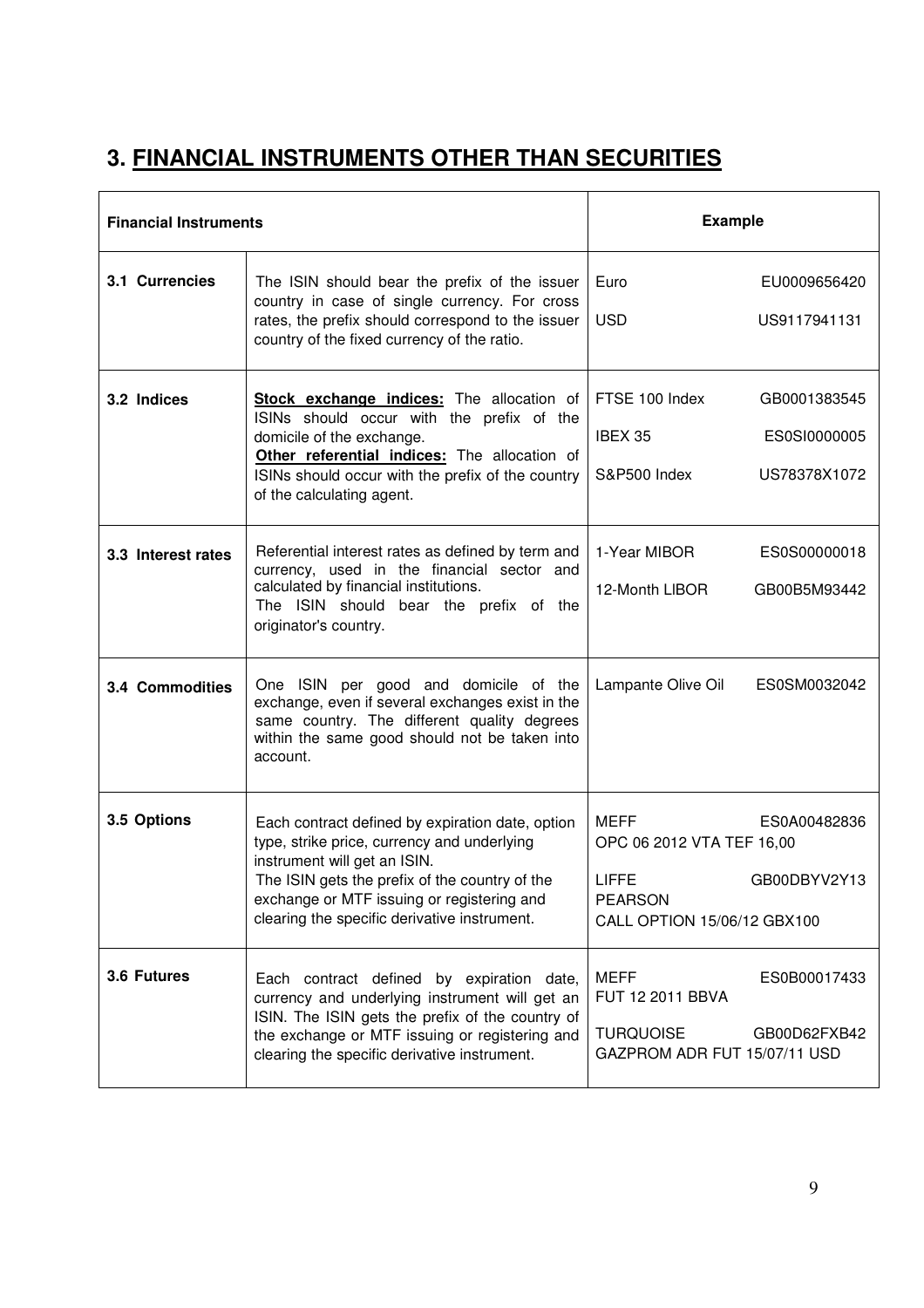| 3.7. Contracts for<br><b>Differences</b><br>$(CfDs)$ <sup>1</sup> | Please refer to the ANNA DSB ISIN Guidelines                                                                                                                                                                                                                                                                                                                                                                |  |
|-------------------------------------------------------------------|-------------------------------------------------------------------------------------------------------------------------------------------------------------------------------------------------------------------------------------------------------------------------------------------------------------------------------------------------------------------------------------------------------------|--|
|                                                                   |                                                                                                                                                                                                                                                                                                                                                                                                             |  |
| 3.8. Carbon<br>credits &                                          | Types of carbon instruments:                                                                                                                                                                                                                                                                                                                                                                                |  |
| emissions                                                         | - European Union Allowances, commonly<br>referred to as EUA, are issued specifically for<br>the European Trading System (ETS) and in<br>accordance with the Kyoto Protocol compliance<br>regime.<br>The ISIN assigned for each EUA gets the EU<br>prefix.                                                                                                                                                   |  |
|                                                                   | -Certified Emission Reduction, commonly<br>referred to as CER, are issued as part of<br>the Clean Development Mechanism (CDM)<br>projects and in accordance with the Kyoto<br>Protocol compliance regime. Projects are<br>typically hosted in developing countries.<br>The ISIN gets the prefix of the country where<br>the project is hosted.                                                              |  |
|                                                                   | - Voluntary Emission Reduction or Verified<br>Emission Reduction, commonly referred to as<br>VER, are issued outside of the Kyoto Protocol<br>compliance regime. VER credits are based on<br>carbon off set projects. Generally, VER's are<br>not liquid credits and do not have a transparent<br>and clear market for exchange.<br>The ISIN gets the prefix of the country where<br>the project is hosted. |  |
| 3.9. Stock<br>dividends                                           | Stock dividends are eligible for ISIN allocation<br>when referenced as underlying of derivatives<br>contracts (e.g. futures, options).<br>The ISIN gets the prefix of the country where<br>the company is registered or, in absence of<br>registration, has its legal domicile.                                                                                                                             |  |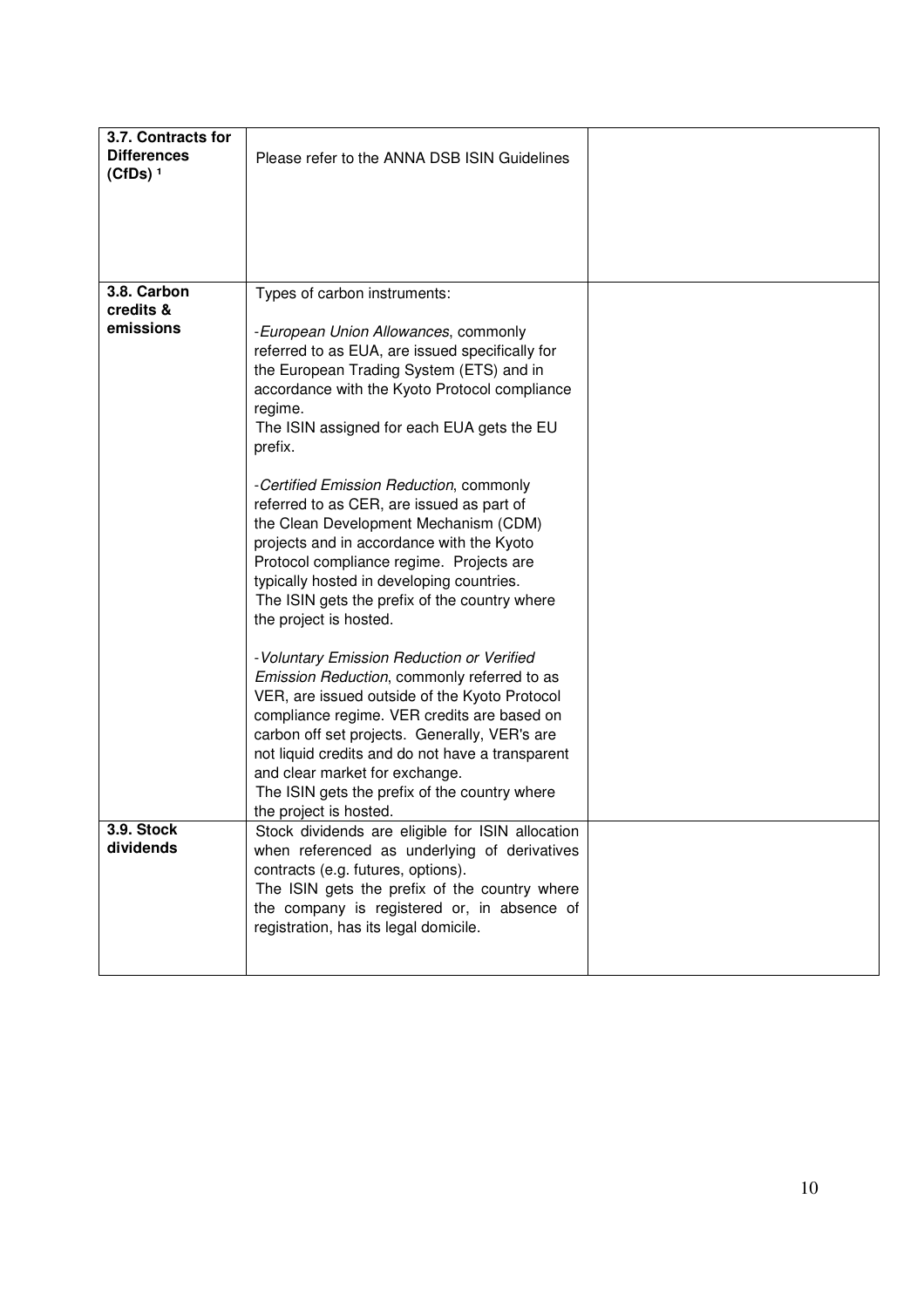# **4. CONSEQUENCES OF CORPORATE ACTIONS**

| <b>Event and Definition</b> |                                                                                                                                                                                                                    | ISIN rules for paperless securities                                                                                                                                                                                     | ISIN rules for physical certificates                                                                                                                                                                                                             |
|-----------------------------|--------------------------------------------------------------------------------------------------------------------------------------------------------------------------------------------------------------------|-------------------------------------------------------------------------------------------------------------------------------------------------------------------------------------------------------------------------|--------------------------------------------------------------------------------------------------------------------------------------------------------------------------------------------------------------------------------------------------|
|                             | 4.1 Change of domicile<br><b>Change of Country</b><br>Domicile of company<br>changes to another<br>country                                                                                                         | already existing.                                                                                                                                                                                                       | No change of ISIN for securities $ A $ new ISIN only if the old security is<br>exchanged for a new one.                                                                                                                                          |
|                             | European Company -<br>Societas Europaea (SE)<br>A change of seat /<br>registered office from<br>one country to another.                                                                                            | already existing                                                                                                                                                                                                        | No change of ISIN for securities No change of ISIN for securities<br>already existing                                                                                                                                                            |
| 4.2                         | <b>Merger</b><br>Merger by absorption:<br>One of the companies<br>incorporates the other(s)<br>which legally<br>disappear(s)                                                                                       | <b>ISINs</b><br>shares<br>former I<br>of<br>οf<br>the<br>companies must become inactive after<br>a certain period.                                                                                                      | <b>ISINs</b><br>0f<br>shares<br>the<br>οf<br>former<br>companies must become inactive after<br>a certain period.                                                                                                                                 |
|                             | Merger by<br>amalgamation:<br>The two companies<br>merge to form a new<br>legal entity after a<br>certain period                                                                                                   | A new ISIN has to be allocated for the<br>stock of the new company and the<br>former ISINs must become inactive.                                                                                                        | A new ISIN has to be allocated for the<br>stock of the new company and the<br>former ISINs must become inactive.<br>N.B. In both above cases, for bonds, a<br>new ISIN is created only if the old<br>certificates are exchanged for new<br>ones. |
|                             | 4.3 Assimilation<br>Event which makes the<br>use of an existing<br>separate ISIN<br>superfluous. For<br>example: full dividend<br>rights for new shares,<br>call of outstanding<br>amount on partly paid<br>shares | The ISIN of the new stock has to<br>become inactive when old and new<br>shares become fungible unless a re-<br>use is planned.                                                                                          | The ISIN of the new stock has to<br>become inactive when old and new<br>shares become fungible unless a re-<br>use is planned.                                                                                                                   |
|                             | 4.4 Redemption<br>Repayment of capital<br>debt securities or<br>redeemable shares (fully<br>redeemed)                                                                                                              | The ISIN has to become inactive after<br>redemption date, unless the bonds are<br>in default.<br>N.B. For convertible bonds, at the end<br>of the conversion period, when last<br>conversion day is after the maturity. | The ISIN has to become inactive after<br>redemption date, unless the bonds are<br>in default.<br>N.B. For convertible bonds, at the end<br>of the conversion period, when last<br>conversion day is after the maturity.                          |
|                             | 4.5 Bankruptcy<br>Forced liquidation of a<br>company                                                                                                                                                               |                                                                                                                                                                                                                         |                                                                                                                                                                                                                                                  |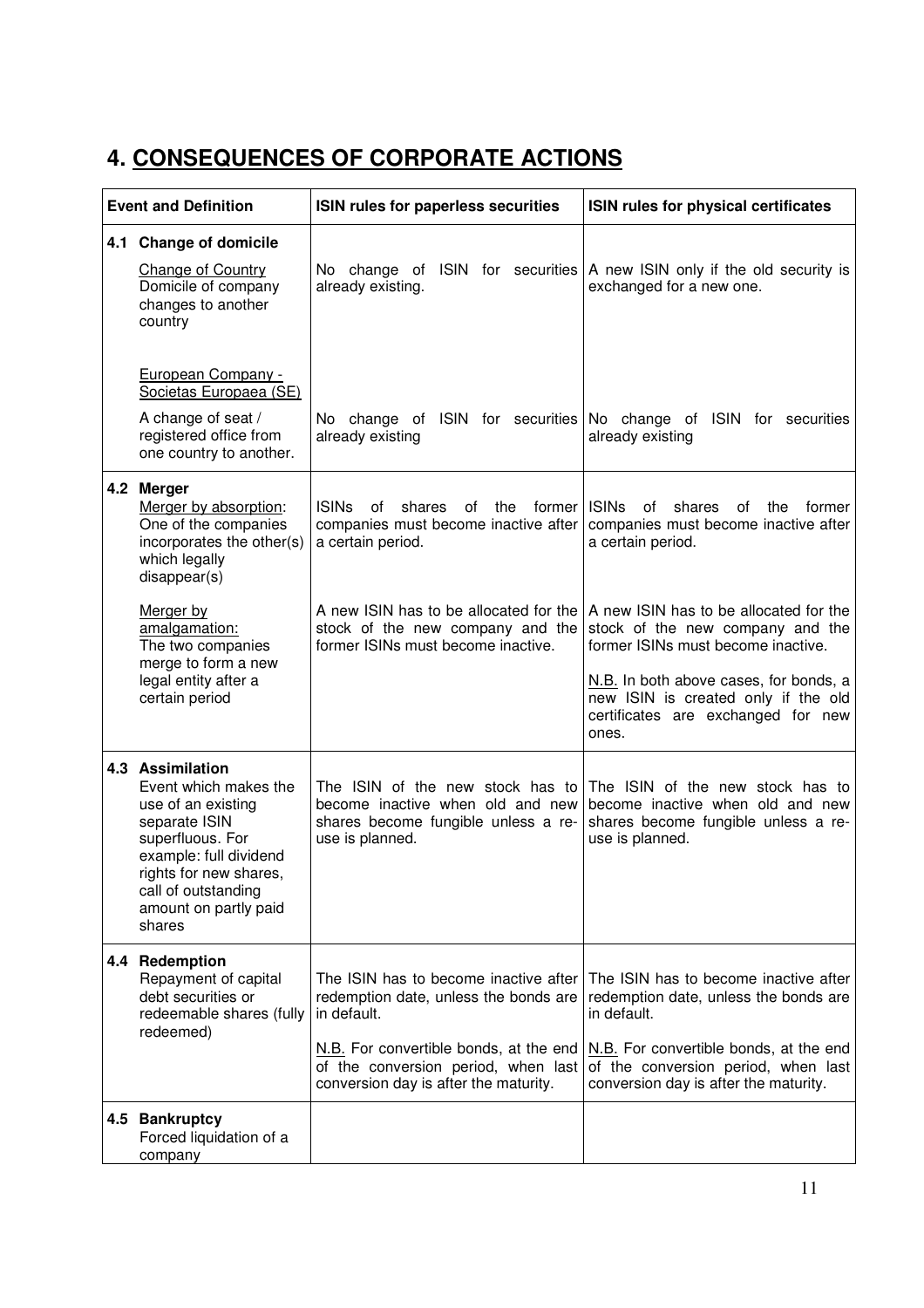| - Full or partial<br>compensation of<br>shareholders/creditors                               | The ISIN has to become inactive after<br>deletion of the company in the register<br>of commerce.                            | The ISIN has to become inactive after<br>deletion of the company in the register<br>of commerce.                                                |
|----------------------------------------------------------------------------------------------|-----------------------------------------------------------------------------------------------------------------------------|-------------------------------------------------------------------------------------------------------------------------------------------------|
| - Discontinuation of the<br>legal proceedings<br>because of lack of<br>assets                | The ISIN has to become inactive after<br>deletion of the company in the register<br>of commerce.                            | The ISIN has to become inactive after<br>deletion of the company in the register<br>of commerce.                                                |
| 4.6 Change of share<br>capital<br>Change of issued capital<br>(issued stock) of a<br>company |                                                                                                                             |                                                                                                                                                 |
| - Increase by issue of<br>additional stocks                                                  | A new ISIN has only to be allocated for<br>stocks with different rights.                                                    | A new ISIN has only to be allocated for<br>stocks with different rights.                                                                        |
| - Increase by change of<br>nominal value                                                     | The ISIN code remains unchanged                                                                                             | A new ISIN is required in case of<br>exchange of the old certificates                                                                           |
| - Decrease by change of<br>nominal value                                                     | The ISIN code remains unchanged                                                                                             | A new ISIN is required in case of<br>exchange of the old certificates                                                                           |
| 4.7 Liquidation<br>Voluntary dissolution of<br>a company                                     | The ISIN has to become inactive after<br>deletion of the company in the register<br>of commerce.                            | The ISIN has to become inactive after<br>deletion of the company in the register<br>of commerce.                                                |
| 4.8 Change of name<br>Renaming of a company                                                  | For shares:<br>The ISIN code remains unchanged<br>except for those ones where CUSIP<br>Global Services is the relevant NNA. | For shares:<br>A new ISIN is allocated for shares in<br>case<br>of<br>exchange<br>of<br>the<br>old<br>certificates.                             |
|                                                                                              | For debt securities:<br>except for those ones where CUSIP<br>Global Services is the relevant NNA                            | For debt securities:<br>The ISIN code remains unchanged If the bonds have to be exchanged for<br>new certificates, the ISIN must be<br>changed. |
| 4.9 Stock split<br>Subdivision                                                               | necessary for technical reasons                                                                                             | The ISIN code is changed only if $\overline{A}$ new ISIN is required in case of<br>exchange of the old certificates                             |
| 4.10 Reverse split<br>Consolidation                                                          | necessary for technical reasons.                                                                                            | The ISIN code is changed only if $\overline{A}$ new ISIN is required in case of<br>exchange of the old certificates                             |
| 4.11 Renewal of coupons                                                                      | Not applicable.                                                                                                             | No new ISIN will be allocated in such a<br>case provided that the certificate does<br>not need to be exchanged.                                 |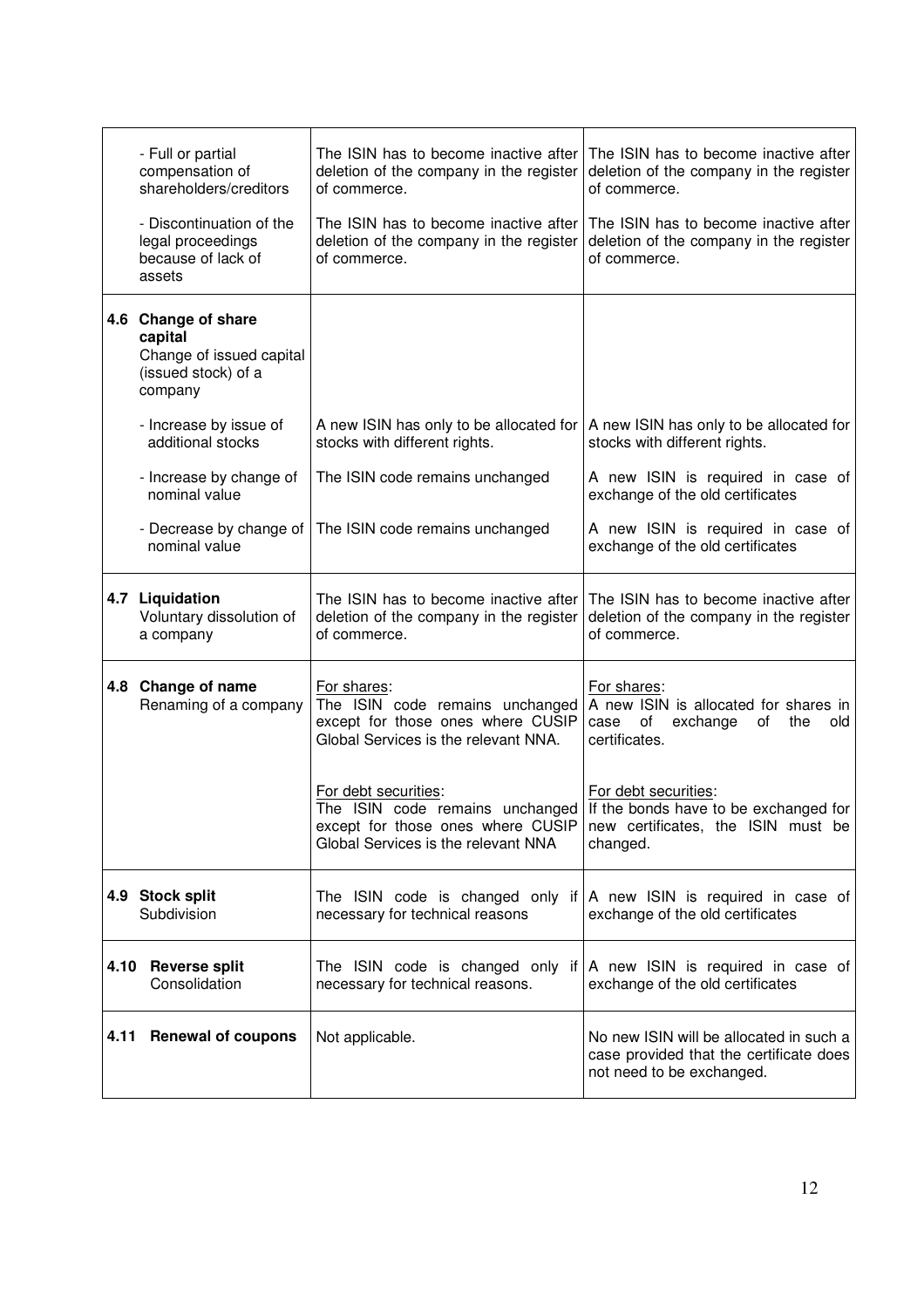| <b>Event and Definition</b>                                                                                                                                                                                                                                                                                                                                                                                                                                                                                                                                                                                                                                                             | ISIN rules for paperless securities                                                             | ISIN rules for physical certificates                                                                   |
|-----------------------------------------------------------------------------------------------------------------------------------------------------------------------------------------------------------------------------------------------------------------------------------------------------------------------------------------------------------------------------------------------------------------------------------------------------------------------------------------------------------------------------------------------------------------------------------------------------------------------------------------------------------------------------------------|-------------------------------------------------------------------------------------------------|--------------------------------------------------------------------------------------------------------|
| 4.12 Official stripping<br>Separate trading of<br>registered interest and<br>principal of securities.<br>In case of official stripping,<br>the issuer designates the<br>underlying issue as eligible<br>for stripping and appoints<br>strip dealers.                                                                                                                                                                                                                                                                                                                                                                                                                                    | The rules applicable to the underlying<br>debt instruments also apply to official<br>stripping. | The rules applicable to the underlying<br>debt instruments also apply to official<br>stripping.        |
| 4.13 Unofficial stripping<br>Unofficial<br>stripping<br>is<br>generally issued by a Trust or<br><b>SPV</b><br>(special<br>purpose<br>vehicle) which repackages<br>the underlying issue without<br>authorization<br>of the<br>the<br>issuer.<br>In this case, evidence of<br>ownership is in the form of a<br>certificate issued by the Trust<br>or the SPV. The certificates<br>are not the primary obligation<br>of the issuer of the underlying<br>security and in the event of<br>default of the Trust or the<br>SPV no claim can be made<br>by certificate holders against<br>assets of the issuer of the<br>underlying bond in order to<br>recoup their principal and<br>interest. | Alpha-2 country code of the country of<br>the entity that strips the issue.                     | Alpha-2 country code of the country of<br>the entity that strips the issue.                            |
| 4.14 Change of Primary No<br>place of deposit <sup>2</sup><br>Place of deposit is changed<br>from one (I)CSD to another<br>$(I)$ CSD                                                                                                                                                                                                                                                                                                                                                                                                                                                                                                                                                    | <b>ISIN</b><br>change<br>οf<br>paperless/immobilised securities                                 | for   For physical certificates, a new ISIN<br>only if the old security is exchanged for<br>a new one. |
| 4.15 Change of Issuer<br>There<br>transfer<br>is<br>οf<br>a<br>securities from one issuer to<br>another.                                                                                                                                                                                                                                                                                                                                                                                                                                                                                                                                                                                | No change of ISIN for securities   A new ISIN only if the old security is<br>already existing.  | exchanged for a new one.                                                                               |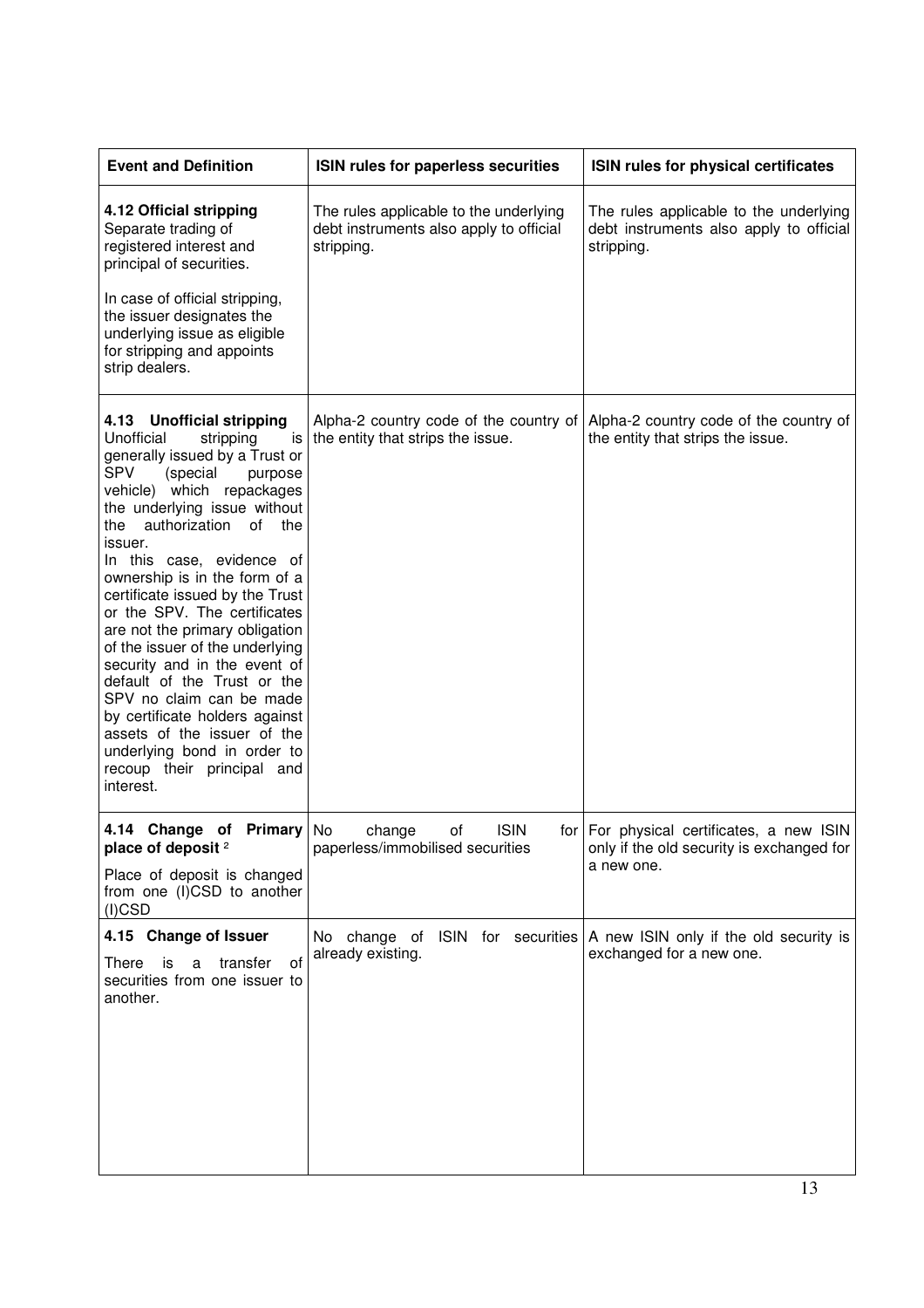| <b>Transfer of sub</b><br>4.16<br>fund                                                                                                                                              |                                                                                                                                                            |                                                                                                                                                            |
|-------------------------------------------------------------------------------------------------------------------------------------------------------------------------------------|------------------------------------------------------------------------------------------------------------------------------------------------------------|------------------------------------------------------------------------------------------------------------------------------------------------------------|
| Scenario 1<br>A sub fund merges/is<br>transferred from one (fund)<br>company to a new/existing<br>(fund) company.                                                                   | Scenario 1<br>No change of ISIN required as sub<br>fund does not merge with another<br>new/existing sub fund. Sub fund<br>becomes a new compartment within | Scenario 1<br>No change of ISIN required as sub<br>fund does not merge with another<br>new/existing sub fund. Sub fund<br>becomes a new compartment within |
| The form of the<br>giving/receiving (fund)<br>company, e.g. SICAV vs.<br>FCP and/or if the giving<br>(fund) company continues or<br>ends to exist is irrelevant for<br>this change. | the receiving (fund) company.                                                                                                                              | the receiving (fund) company.                                                                                                                              |
| The sub fund being<br>merged/transferred and the<br>receiving (fund) company<br>may have different<br>jurisdictions of domicile.                                                    |                                                                                                                                                            |                                                                                                                                                            |
| N.B. If a name change is<br>involved this should be<br>treated according to existing<br>rule 4.8 Change of Name.                                                                    |                                                                                                                                                            |                                                                                                                                                            |
| Scenario 2                                                                                                                                                                          | Scenario 2                                                                                                                                                 | Scenario 2                                                                                                                                                 |
| The management company<br>of an FCP will be<br>transformed into a SICAV<br>and thus will inherit the ISINs<br>of the FCP.                                                           | No change of ISIN required as the<br>transformation of the management<br>company does not have an impact on<br>the underlying sub funds.                   | No change of ISIN required as the<br>transformation of the management<br>company does not have an impact on<br>the underlying sub funds.                   |

# **5. SUBSTITUTE NUMBERING AGENCIES (SNAs)**

If a NNA - for whatever reason - does not allocate an ISIN for a certain financial instrument, the designated Substitute Agency would allocate an ISIN with prefix XA, XB, XC or XD (XA used by CUSIP Global Services, XB by NSD Russia, XC by WM Datenservice Germany and XD by SIX Telekurs) according to their geographical responsibilities and based on their own basic number.

In the event an SNA does not deal with a request it should take the responsibility to coordinate the distribution of such a request with other SNA.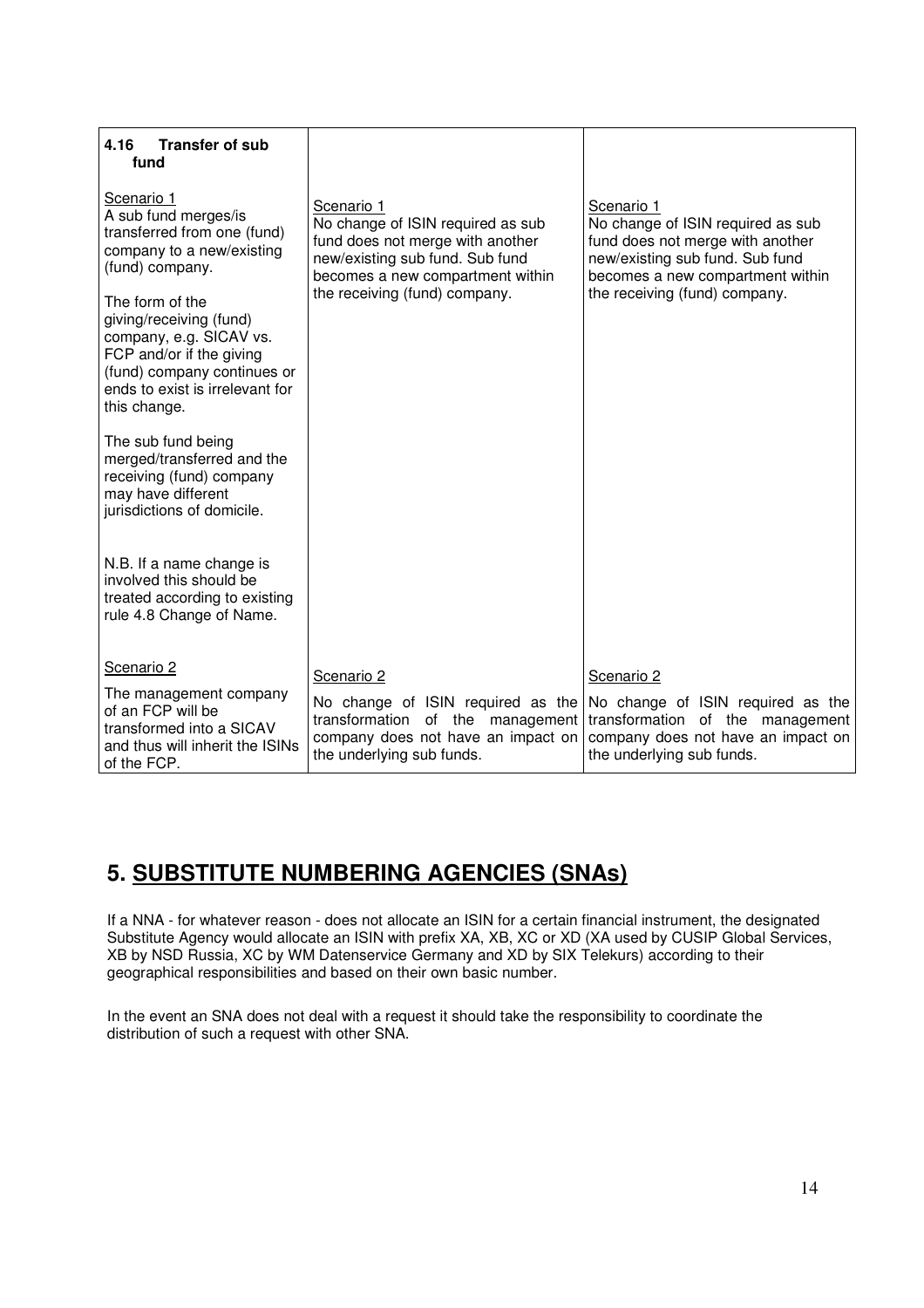## **6. RE-USE OF ISIN CODES**

As a general rule, ISINs should never be re-used. This rule applies to all kinds of financial instruments.

## **7. NUMBERING AGENCIES NOT IN LINE WITH THE GUIDELINES**

The Letter of Understanding will govern all ISIN allocations. Should this not be possible for certain events, the long term goal should be to come in line with the guidelines as soon as practical.

## **8. FINANCIAL INSTRUMENTS OUT OF SCOPE OF ISO 6166**

Examples such as:

- Bills for discount
- Credit facilities (overdraft, revolving)
- Documentary credits
- Collection items, etc.

## **9. FOOTNOTES**

### **¹ Contracts for differences:**

A CfD (Contract for Difference) is an agreement between a buyer and a seller to exchange the difference in value of a particular instrument from the moment in which the contract is opened until it is closed. That difference is determined by reference to an 'underlying' - a share, index, FX rate or commodity - and the period over which the CfD is held.

A CfD is a derivative instrument that allows investors to speculate on the price movements of an underlying without the need for ownership of it.

### **² Primary Place of Deposit:**

The primary place of deposit is the (International) Central Securities Depository which physically holds the securities in custody or, for dematerialized securities, which hosts primary issuance and supports settlement of the security.

### **<sup>3</sup>Combined Instruments:**

Packages of different financial instruments issued and/or traded as one single unit. They can be separated during their life cycle and be traded individually.